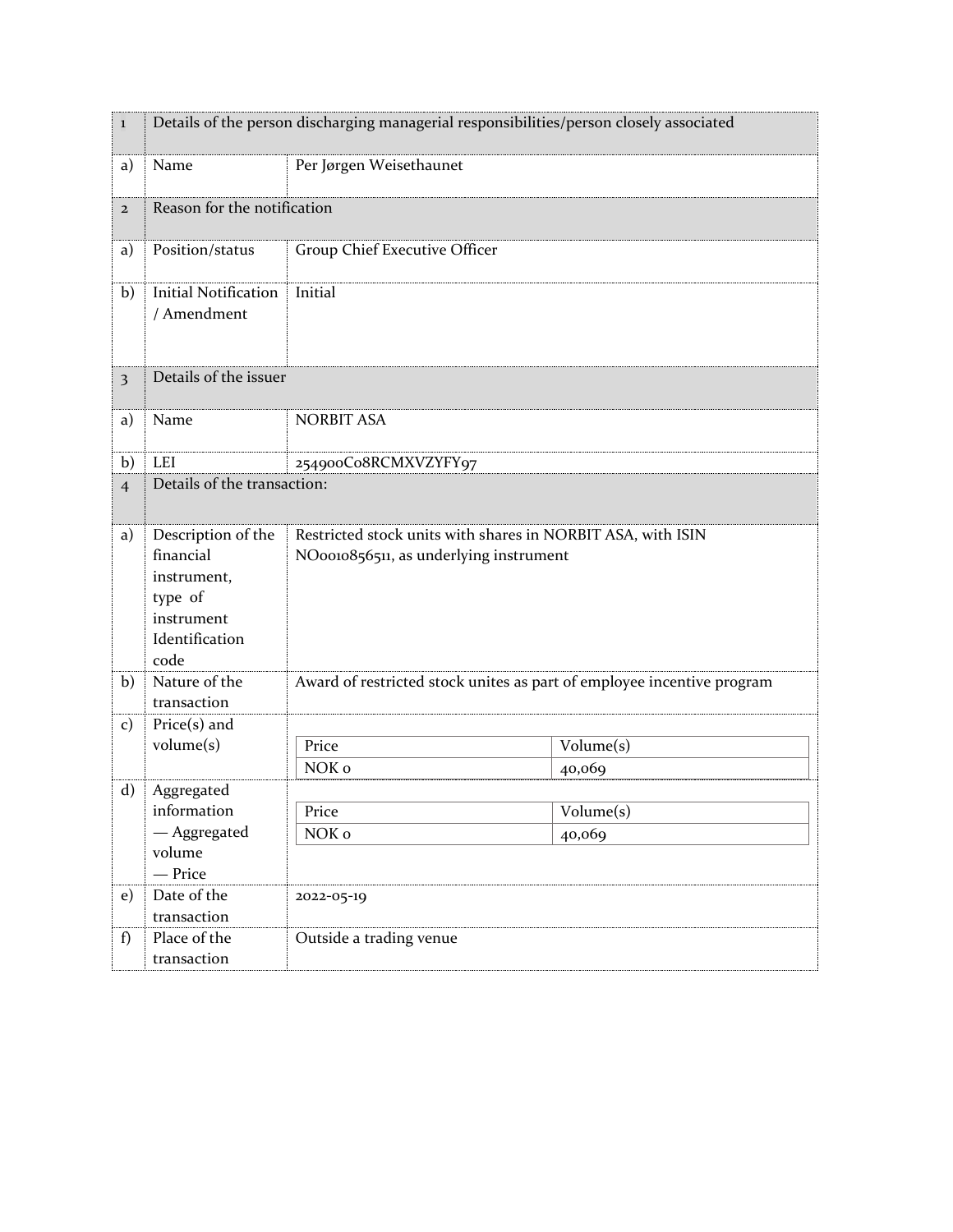| $\bf{l}$                | Details of the person discharging managerial responsibilities/person closely associated           |                                                                                                       |           |  |
|-------------------------|---------------------------------------------------------------------------------------------------|-------------------------------------------------------------------------------------------------------|-----------|--|
| a)                      | Name                                                                                              | Per Kristian Reppe                                                                                    |           |  |
| $\overline{2}$          | Reason for the notification                                                                       |                                                                                                       |           |  |
| a)                      | Position/status                                                                                   | Group Chief Financial Officer                                                                         |           |  |
| b)                      | <b>Initial Notification</b><br>/ Amendment                                                        | Initial                                                                                               |           |  |
| $\overline{\mathbf{3}}$ | Details of the issuer                                                                             |                                                                                                       |           |  |
| a)                      | Name                                                                                              | <b>NORBIT ASA</b>                                                                                     |           |  |
| b)                      | LEI                                                                                               | 254900Co8RCMXVZYFY97                                                                                  |           |  |
| $\overline{4}$          | Details of the transaction:                                                                       |                                                                                                       |           |  |
| a)                      | Description of the<br>financial<br>instrument,<br>type of<br>instrument<br>Identification<br>code | Restricted stock units with shares in NORBIT ASA, with ISIN<br>NO0010856511, as underlying instrument |           |  |
| b)                      | Nature of the<br>transaction                                                                      | Award of restricted stock unites as part of employee incentive program                                |           |  |
| $\mathbf{c})$           | $Price(s)$ and                                                                                    |                                                                                                       |           |  |
|                         | volume(s)                                                                                         | Price                                                                                                 | Volume(s) |  |
|                         |                                                                                                   | NOK <sub>o</sub>                                                                                      | 27,158    |  |
| $\mathbf{d}$            | Aggregated                                                                                        |                                                                                                       |           |  |
|                         | information<br>— Aggregated                                                                       | Price<br>NOK o                                                                                        | Volume(s) |  |
|                         | volume<br>- Price                                                                                 |                                                                                                       | 27,158    |  |
| e)                      | Date of the                                                                                       | 2022-05-19                                                                                            |           |  |
|                         | transaction                                                                                       |                                                                                                       |           |  |
| f)                      | Place of the                                                                                      | Outside a trading venue                                                                               |           |  |
|                         | transaction                                                                                       |                                                                                                       |           |  |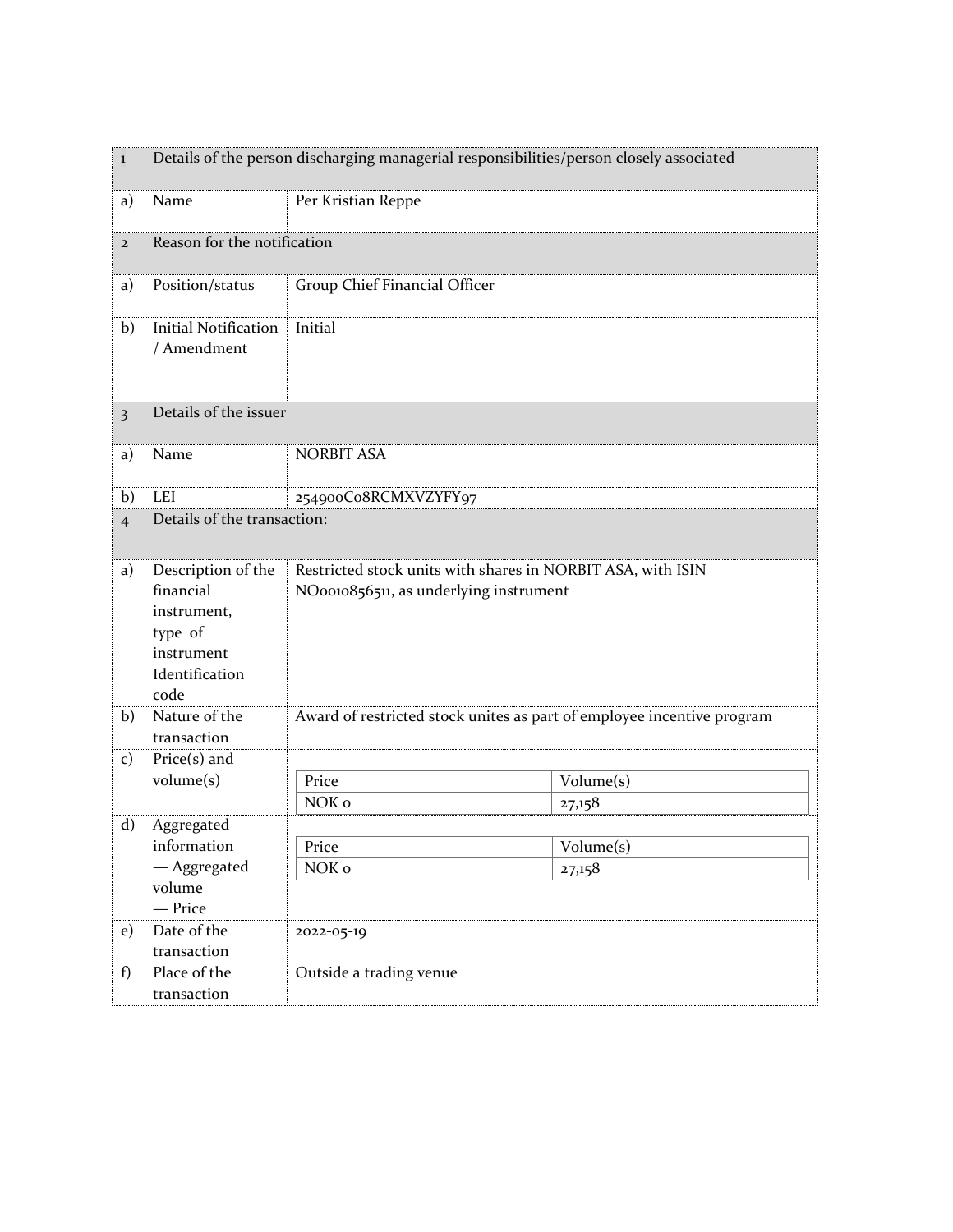| $\bf{l}$                | Details of the person discharging managerial responsibilities/person closely associated           |                                                                                                       |           |  |
|-------------------------|---------------------------------------------------------------------------------------------------|-------------------------------------------------------------------------------------------------------|-----------|--|
| a)                      | Name                                                                                              | Peter Tschulik                                                                                        |           |  |
| $\overline{2}$          | Reason for the notification                                                                       |                                                                                                       |           |  |
| a)                      | Position/status                                                                                   | <b>Business Unit Director Connectivity</b>                                                            |           |  |
| b)                      | <b>Initial Notification</b><br>/ Amendment                                                        | Initial                                                                                               |           |  |
| $\overline{\mathbf{3}}$ | Details of the issuer                                                                             |                                                                                                       |           |  |
| a)                      | Name                                                                                              | <b>NORBIT ASA</b>                                                                                     |           |  |
| b)                      | LEI                                                                                               | 254900Co8RCMXVZYFY97                                                                                  |           |  |
| $\overline{4}$          | Details of the transaction:                                                                       |                                                                                                       |           |  |
| a)                      | Description of the<br>financial<br>instrument,<br>type of<br>instrument<br>Identification<br>code | Restricted stock units with shares in NORBIT ASA, with ISIN<br>NO0010856511, as underlying instrument |           |  |
| b)                      | Nature of the<br>transaction                                                                      | Award of restricted stock unites as part of employee incentive program                                |           |  |
| $\mathbf{c})$           | $Price(s)$ and                                                                                    |                                                                                                       |           |  |
|                         | volume(s)                                                                                         | Price                                                                                                 | Volume(s) |  |
|                         |                                                                                                   | NOK <sub>o</sub>                                                                                      | 23,139    |  |
| $\mathbf{d}$            | Aggregated                                                                                        |                                                                                                       |           |  |
|                         | information                                                                                       | Price                                                                                                 | Volume(s) |  |
|                         | — Aggregated<br>volume                                                                            | NOK o                                                                                                 | 23,139    |  |
|                         | - Price                                                                                           |                                                                                                       |           |  |
| e)                      | Date of the                                                                                       | 2022-05-19                                                                                            |           |  |
|                         | transaction                                                                                       |                                                                                                       |           |  |
| f)                      | Place of the                                                                                      | Outside a trading venue                                                                               |           |  |
|                         | transaction                                                                                       |                                                                                                       |           |  |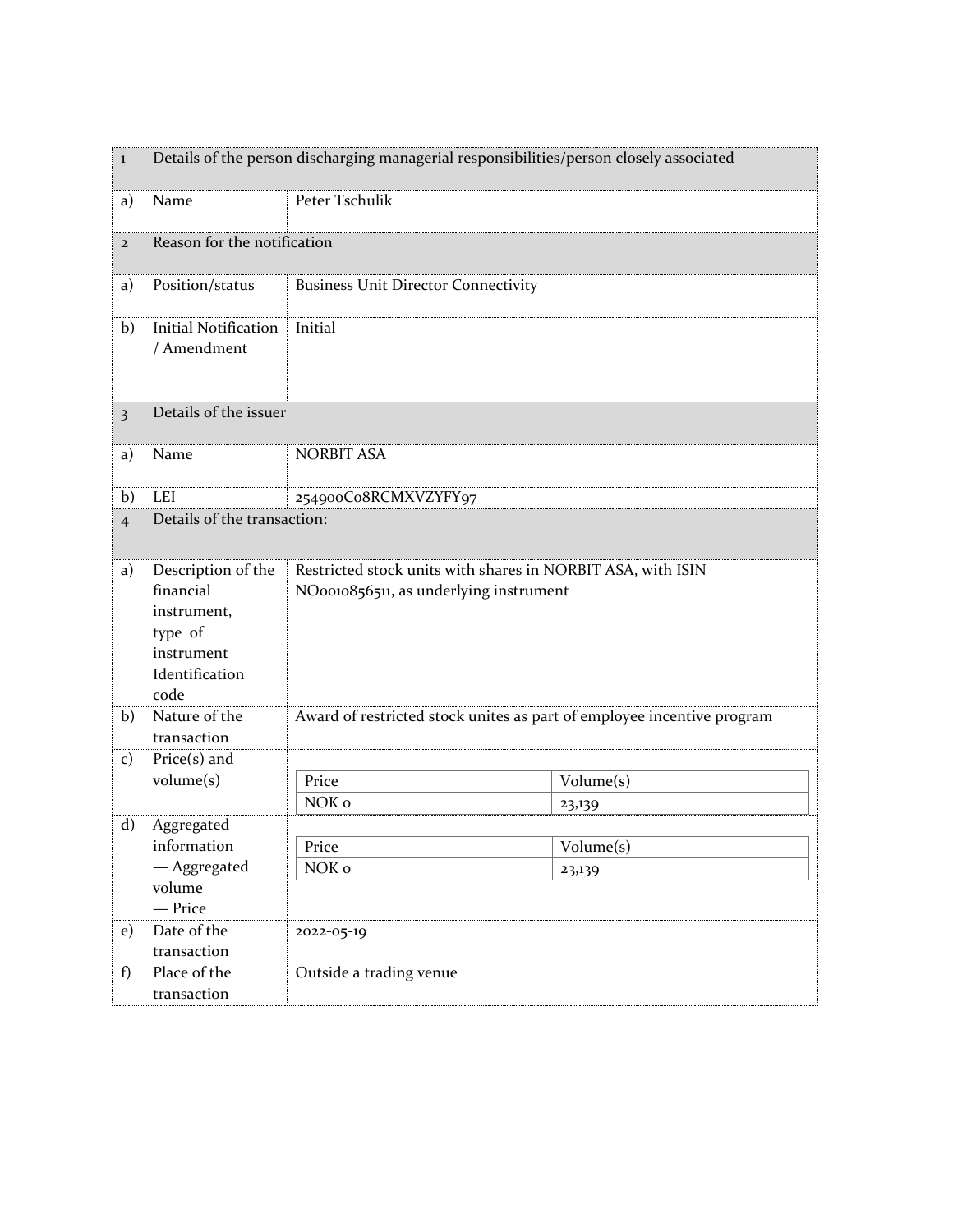| $\bf{l}$                | Details of the person discharging managerial responsibilities/person closely associated           |                                                                                                       |           |  |
|-------------------------|---------------------------------------------------------------------------------------------------|-------------------------------------------------------------------------------------------------------|-----------|--|
| a)                      | Name                                                                                              | Peter Eriksen                                                                                         |           |  |
| $\mathbf{2}$            |                                                                                                   | Reason for the notification                                                                           |           |  |
| a)                      | Position/status                                                                                   | <b>Business Unit Director Oceans</b>                                                                  |           |  |
| b)                      | <b>Initial Notification</b><br>/ Amendment                                                        | Initial                                                                                               |           |  |
| $\overline{\mathbf{3}}$ | Details of the issuer                                                                             |                                                                                                       |           |  |
| a)                      | Name                                                                                              | <b>NORBIT ASA</b>                                                                                     |           |  |
| b)                      | <b>LEI</b>                                                                                        | 254900Co8RCMXVZYFY97                                                                                  |           |  |
| $\overline{4}$          |                                                                                                   | Details of the transaction:                                                                           |           |  |
| a)                      | Description of the<br>financial<br>instrument,<br>type of<br>instrument<br>Identification<br>code | Restricted stock units with shares in NORBIT ASA, with ISIN<br>NO0010856511, as underlying instrument |           |  |
| b)                      | Nature of the<br>transaction                                                                      | Award of restricted stock unites as part of employee incentive program                                |           |  |
| $\mathbf{c})$           | $Price(s)$ and                                                                                    |                                                                                                       |           |  |
|                         | volume(s)                                                                                         | Price                                                                                                 | Volume(s) |  |
|                         |                                                                                                   | NOK o                                                                                                 | 42,338    |  |
| $\mathbf{d}$            | Aggregated                                                                                        |                                                                                                       |           |  |
|                         | information<br>— Aggregated                                                                       | Price<br>NOK o                                                                                        | Volume(s) |  |
|                         | volume                                                                                            |                                                                                                       | 42,338    |  |
|                         | - Price                                                                                           |                                                                                                       |           |  |
| e)                      | Date of the                                                                                       | 2022-05-19                                                                                            |           |  |
|                         | transaction                                                                                       |                                                                                                       |           |  |
| f)                      | Place of the                                                                                      | Outside a trading venue                                                                               |           |  |
|                         | transaction                                                                                       |                                                                                                       |           |  |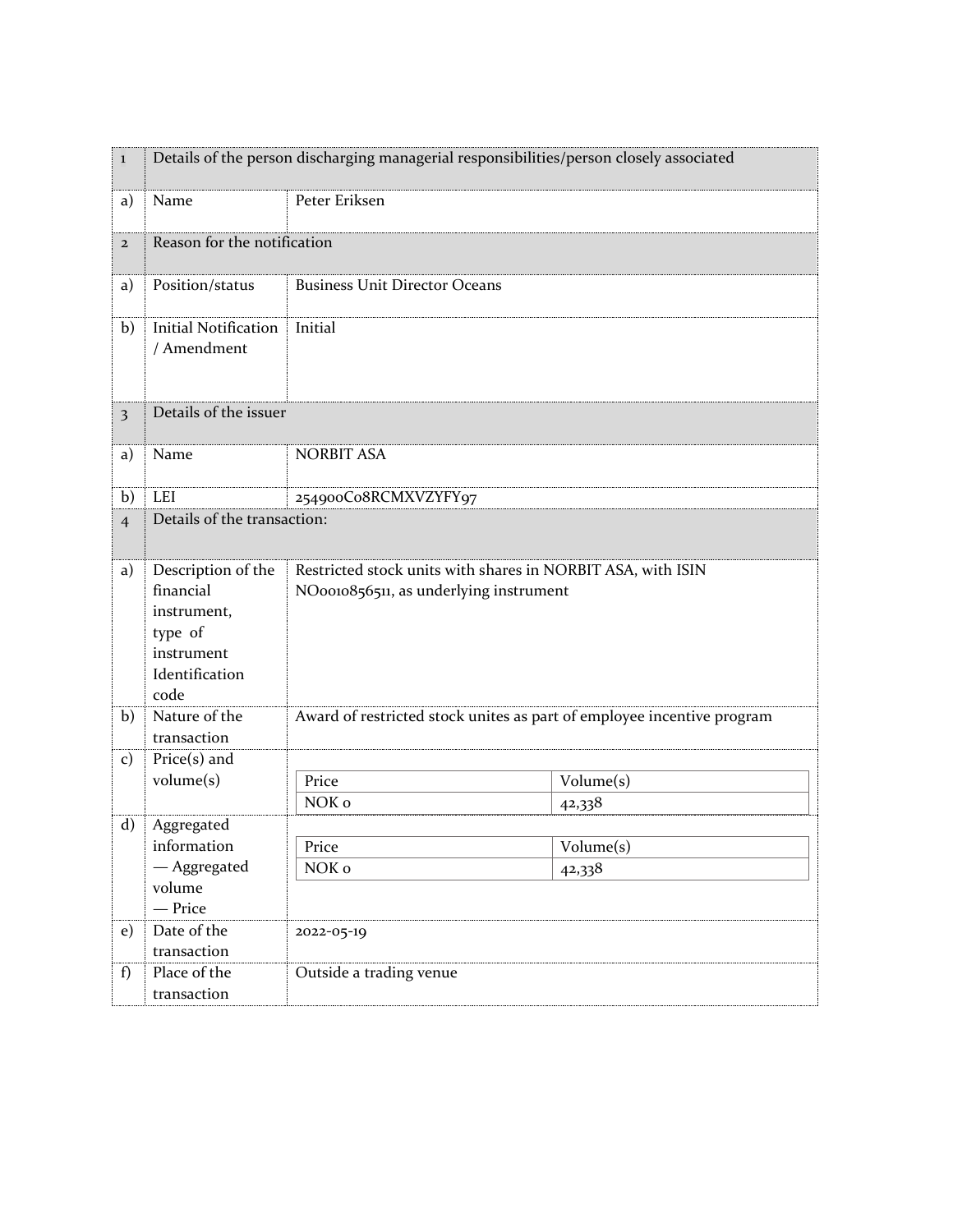| $\bf{l}$                | Details of the person discharging managerial responsibilities/person closely associated           |                                                                                                       |                                         |  |
|-------------------------|---------------------------------------------------------------------------------------------------|-------------------------------------------------------------------------------------------------------|-----------------------------------------|--|
| a)                      | Name                                                                                              | Stein Martin Beyer                                                                                    |                                         |  |
| $\mathbf{2}$            | Reason for the notification                                                                       |                                                                                                       |                                         |  |
| a)                      | Position/status                                                                                   | Group Chief Operating Officer and Business Unit Director PIR                                          |                                         |  |
| b)                      | <b>Initial Notification</b><br>/ Amendment                                                        | Initial                                                                                               |                                         |  |
| $\overline{\mathbf{3}}$ | Details of the issuer                                                                             |                                                                                                       |                                         |  |
| a)                      | Name                                                                                              | <b>NORBIT ASA</b>                                                                                     |                                         |  |
| b)                      | <b>LEI</b>                                                                                        | 254900Co8RCMXVZYFY97                                                                                  |                                         |  |
| $\overline{4}$          | Details of the transaction:                                                                       |                                                                                                       |                                         |  |
| a)                      | Description of the<br>financial<br>instrument,<br>type of<br>instrument<br>Identification<br>code | Restricted stock units with shares in NORBIT ASA, with ISIN<br>NO0010856511, as underlying instrument |                                         |  |
| b)                      | Nature of the<br>transaction                                                                      | Award of restricted stock unites as part of employee incentive program                                |                                         |  |
| $\mathbf{c})$           | $Price(s)$ and                                                                                    |                                                                                                       |                                         |  |
|                         | volume(s)                                                                                         | Price                                                                                                 | Volume(s)                               |  |
|                         |                                                                                                   | NOK o                                                                                                 | 27,682                                  |  |
| $\mathbf{d}$            | Aggregated                                                                                        |                                                                                                       |                                         |  |
|                         | information<br>— Aggregated                                                                       | Price<br>NOK o                                                                                        | $\overline{\text{Volume}}(s)$<br>27,682 |  |
|                         | volume                                                                                            |                                                                                                       |                                         |  |
|                         | - Price                                                                                           |                                                                                                       |                                         |  |
| e)                      | Date of the                                                                                       | 2022-05-19                                                                                            |                                         |  |
|                         | transaction                                                                                       |                                                                                                       |                                         |  |
| f)                      | Place of the                                                                                      | Outside a trading venue                                                                               |                                         |  |
|                         | transaction                                                                                       |                                                                                                       |                                         |  |